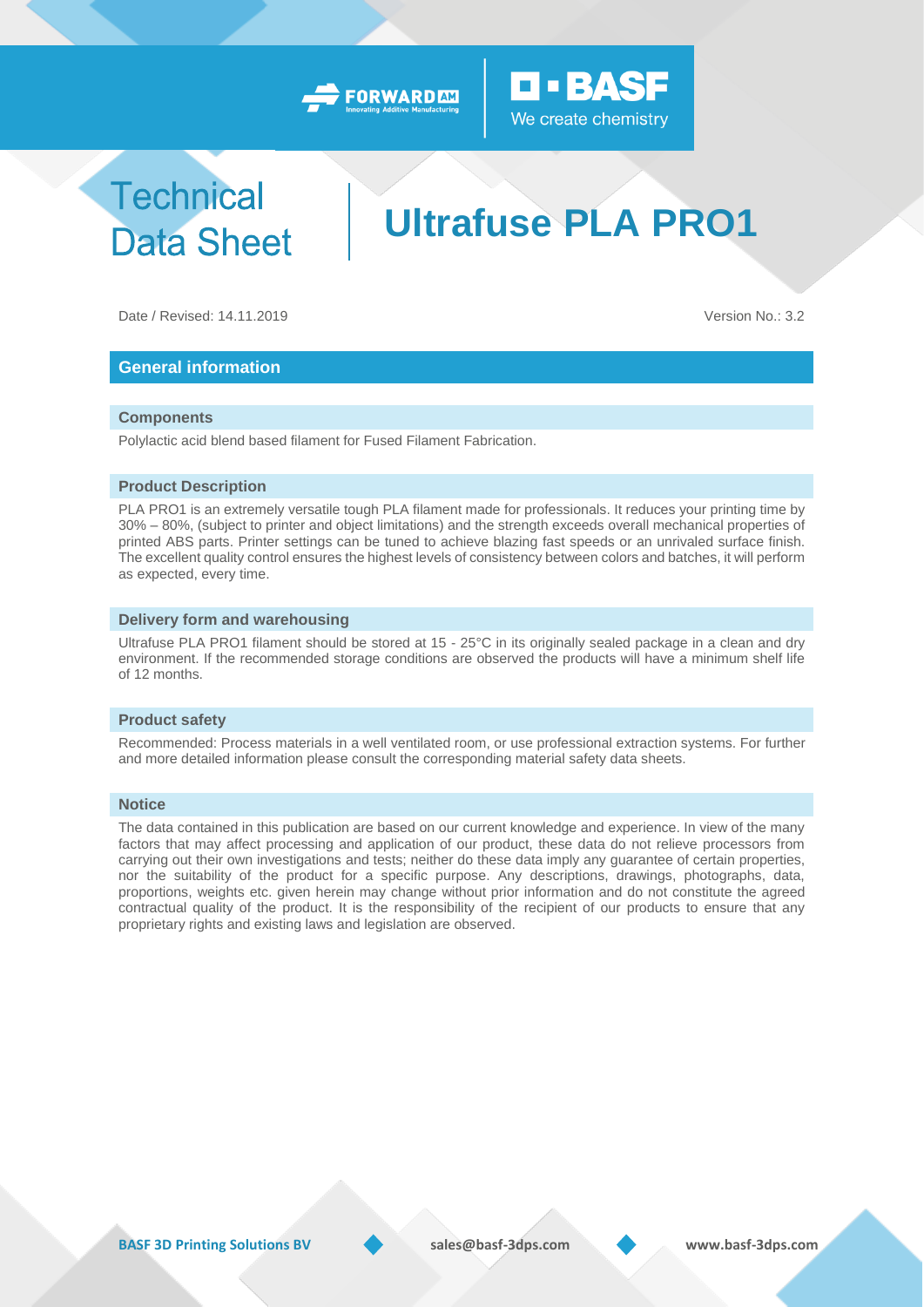| <b>Recommended 3D-Print processing parameters</b> |                                 |  |  |  |
|---------------------------------------------------|---------------------------------|--|--|--|
| <b>Nozzle Temperature</b>                         | $200 - 220$ °C / 392 - 428 °F   |  |  |  |
| <b>Build Chamber Temperature</b>                  | $\overline{\phantom{a}}$        |  |  |  |
| <b>Bed Temperature</b>                            | $50 - 70$ °C / 122 - 158 °F     |  |  |  |
| <b>Bed Material</b>                               | Glass, tape at low temperatures |  |  |  |
| Nozzle Diameter                                   | $\geq 0.4$ mm                   |  |  |  |
| <b>Print Speed</b>                                | 40 - 150 mm/s                   |  |  |  |

| <b>Drying Recommendations</b>                    |                                                           |
|--------------------------------------------------|-----------------------------------------------------------|
| Drying recommendations to<br>ensure printability | 60 °C in a hot air dryer or vacuum oven for 4 to 16 hours |

Please note: To ensure constant material properties the material should always be kept dry.

| <b>General Properties</b>           |                                                 | <b>Standard</b> |
|-------------------------------------|-------------------------------------------------|-----------------|
| <b>Printed Part Density</b>         | 1250 kg/m <sup>3</sup> /78.0 lb/ft <sup>3</sup> | ISO 1183-1      |
|                                     |                                                 |                 |
| <b>Thermal Properties</b>           |                                                 | <b>Standard</b> |
|                                     |                                                 |                 |
| <b>Glass Transition Temperature</b> | 63.0 °C / 145 °F                                | ISO 11357-2     |
| <b>Melting Temperature</b>          | $170 - 180$ °C / 338 - 356 °F                   | ISO 11357-3     |

**BASF 3D Printing Solutions BV** sales@basf-3dps.com www.basf-3dps.com